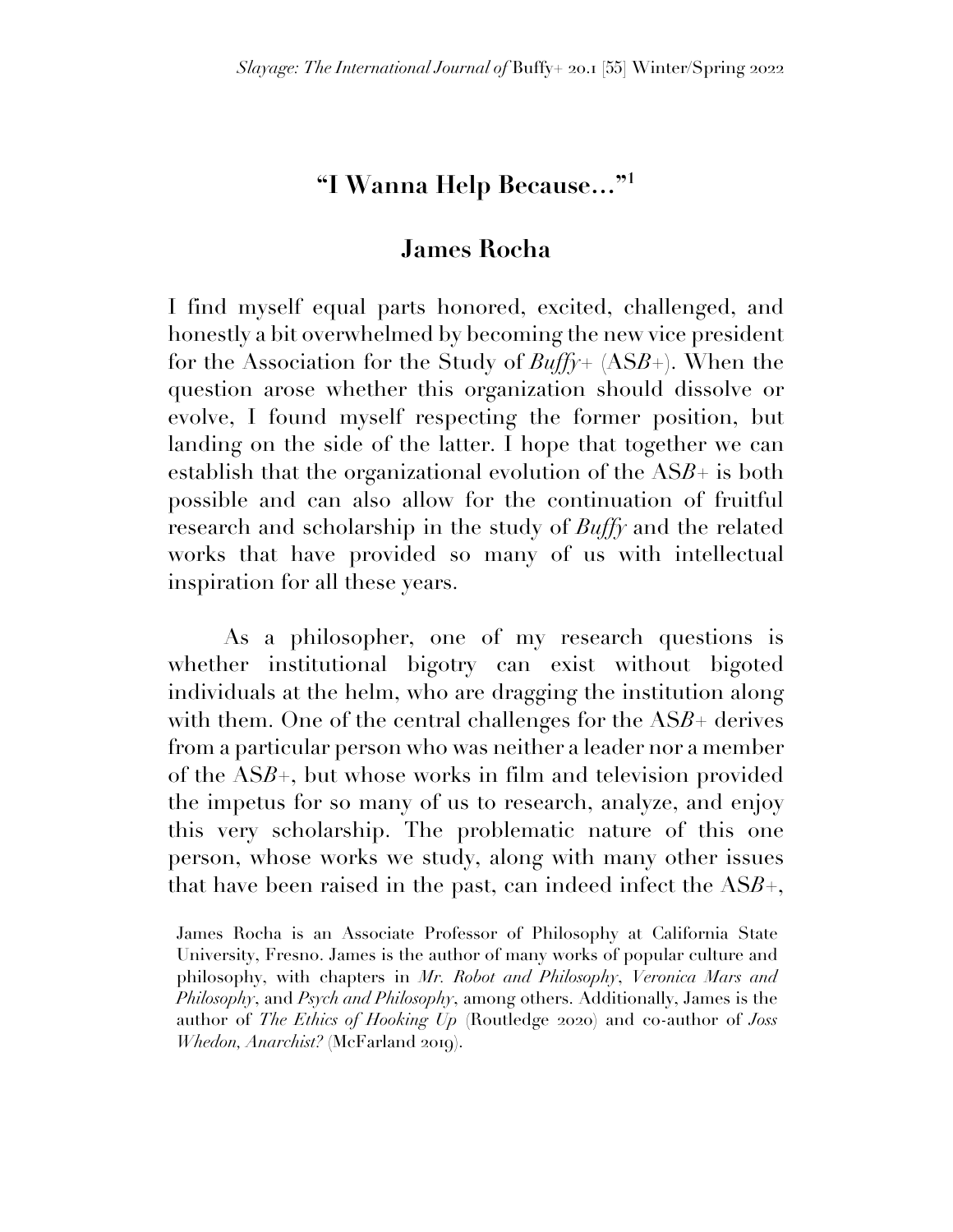despite our best efforts, which requires us to be ever vigilant and creatively constructive to prevent and respond to problems for the organization.

While many of our upstanding colleagues preferred to dissolve the organization, those of us scholars who remain feel that there are viable responses to this problem (such as to recognize that the shows and films were collaborative in nature and not simply the work of one person, to acknowledge that sometimes bad persons can create meaningful works worthy of analysis, to realize that our scholarship is responsible for critiquing wrongs within the works while also finding insight, etc.). My position as vice president, as we move forward, is not to prioritize my own responses, but to help guide the AS*B*+ membership in providing a collective response through our evolution as an organization. In this regard, I see the AS*B*+ functioning not only as a platform for showcasing scholarship on Buffy+ themes, but also as increasing diversity, inclusion, and equity in scholarship and academia in general.

More specifically, I have volunteered to create a diversity committee, whose initial charge will be to create an official ASB<sup>+</sup> diversity statement. This diversity statement will help elucidate the path towards a more inclusive future for the  $ASB+$ —which in turn can assist the organization in avoiding the pitfalls, especially the ones that derive from the aforementioned person whose collaborations we study.

Ultimately, there are positive messages within the *Buffy*+ literary works: messages of hope, messages of moral improvement, messages of social justice, and messages demanding further research. As academics and independent